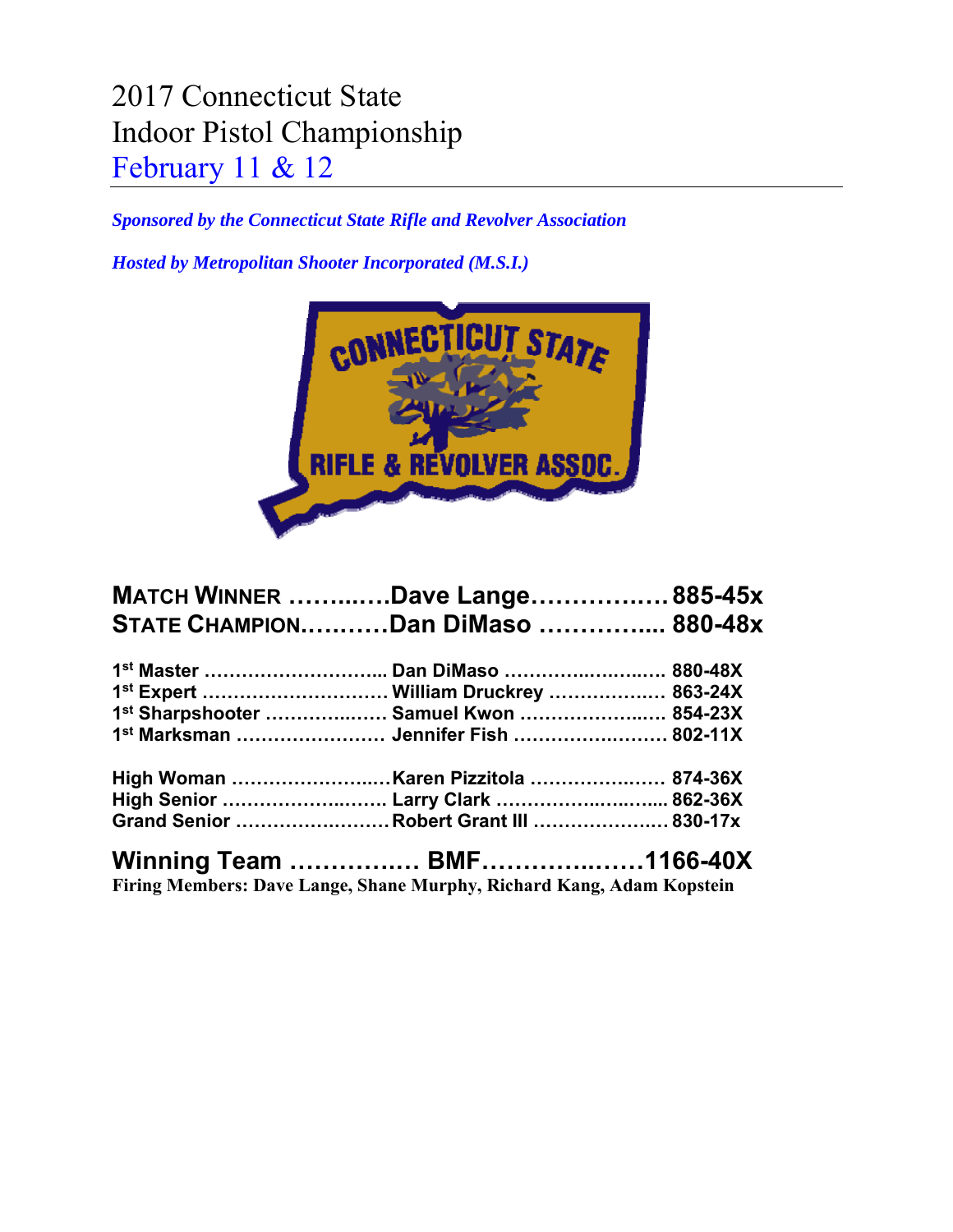| 2017 Connecticut Indoor State Championship - M.S.I. Manchester, CT<br><b>Connecticut State Rifle &amp; Revolver Association</b> |                 |               |                         |                         |           |                          |                     |                |                          |                              |                |                         |                         |            |    |
|---------------------------------------------------------------------------------------------------------------------------------|-----------------|---------------|-------------------------|-------------------------|-----------|--------------------------|---------------------|----------------|--------------------------|------------------------------|----------------|-------------------------|-------------------------|------------|----|
| 149                                                                                                                             |                 | <b>SLOW x</b> |                         |                         | $NMC$ $x$ |                          |                     | <b>TIMED</b> x |                          |                              | <b>RAPID</b> x |                         |                         | <b>AGG</b> | ΙX |
| <b>HIGH MASTER</b>                                                                                                              |                 |               |                         |                         |           |                          |                     |                |                          |                              |                |                         |                         |            |    |
| Lange, David                                                                                                                    | W               | 189           | 4                       | W                       | 297       | 17                       | 1                   | 199            | 14                       | W                            | 200            | 10                      | <b>OP</b>               | 885 45     |    |
| Norris, Donald                                                                                                                  |                 | 187           | 3                       | 1                       | 294       | 11                       |                     | 198            | 13                       |                              | 197            | 9                       | 1                       | 876 36     |    |
| Valintakonis, Paul                                                                                                              |                 | 187           | $\overline{2}$          |                         | 291       | 13                       |                     | 199            | $\,6$                    |                              | 197            | 11                      |                         | 874 32     |    |
| Kang, Richard                                                                                                                   |                 | 186           | $\overline{2}$          |                         | 289       | 10                       |                     | 197            | 14                       |                              | 198            | 8                       |                         | 870 34     |    |
| Murphy, Shane                                                                                                                   | 1               | 187           | $6\phantom{1}6$         |                         | 283       | 9                        |                     | 199            | 13                       | 1                            | 199            | 13                      |                         | 868 41     |    |
| Setian, Steve                                                                                                                   |                 | 185           | 3                       |                         | 287       | 11                       |                     | 199            | 11                       |                              | 197            | 12                      |                         | 868 37     |    |
| Clark, Larry                                                                                                                    |                 | 184           | 5                       |                         | 284       | 11                       |                     | 199            | 13                       |                              | 195            | $\overline{7}$          | <b>HS</b>               | 862 36     |    |
| Lavoie, Michael                                                                                                                 |                 | 177           | 4                       |                         | 276       | $\boldsymbol{9}$         |                     | 192            | $6\phantom{1}$           |                              | 195            | $6\phantom{1}6$         |                         | 840 25     |    |
|                                                                                                                                 |                 |               |                         |                         |           |                          |                     |                |                          |                              |                |                         |                         |            |    |
| <b>MASTER</b>                                                                                                                   | 1               | 188           | 4                       | 3                       | 293       | 15                       | W                   | 200            | 13                       |                              |                |                         | <b>SC</b>               | 880 48     |    |
| Dimaso, Daniel                                                                                                                  | 3               |               | 5                       |                         |           |                          |                     |                |                          | 1<br>5                       | 199            | 16                      |                         |            |    |
| Kopstein, Adam                                                                                                                  |                 | 187           |                         | 1                       | 295       | $\bf8$<br>$\overline{7}$ | 4                   | 199            | $\bf8$<br>$\overline{9}$ |                              | 195            | 11                      | $\mathbf{2}$            | 876 32     |    |
| Esposito, Andrew                                                                                                                |                 | 184           | 1<br>5                  | 4                       | 292       | 12                       | 1<br>$6\phantom{1}$ | 200            | 10                       | $\overline{\mathbf{2}}$<br>3 | 199            | 10                      | 3<br><b>HW</b>          | 875 27     |    |
| Pizzitola, Karen                                                                                                                | $\mathbf 2$     | 187           |                         | $\overline{\mathbf{2}}$ | 294       |                          |                     | 195            |                          | 4                            | 198            | 9                       |                         | 874 36     |    |
| Petrotto, Charles                                                                                                               | $6\phantom{1}6$ | 184           | 5                       | 5                       | 289       | 12                       | 3                   | 199            | 12                       |                              | 198            | $\mathsf g$             | 5                       | 870 38     |    |
| Kupar, Daniel                                                                                                                   | 4               | 187           | 1                       |                         | 289       | 10                       | $\overline{2}$      | 199            | 13                       |                              | 191            | 6                       | 6                       | 866 30     |    |
| Doran, Robert                                                                                                                   |                 | 182           | $\overline{2}$          | $6\phantom{1}6$         | 289       | 11                       |                     | 195            | 8                        | $6\phantom{1}6$              | 195            | $\overline{\mathbf{c}}$ |                         | 861 23     |    |
| Tripputi, Peter                                                                                                                 |                 | 181           | $\overline{2}$          |                         | 287       | 11                       | 5                   | 197            | 8                        |                              | 194            | 5                       |                         | 859 26     |    |
| Bardoorian, Michael                                                                                                             |                 | 181           | $\overline{2}$          |                         | 288       | 8                        |                     | 192            | $\overline{7}$           |                              | 194            | 8                       |                         | 855 25     |    |
| Miele, Sean                                                                                                                     | 5               | 185           | 1                       |                         | 280       | 4                        |                     | 194            | 8                        |                              | 193            | $\overline{7}$          |                         | 852 20     |    |
| Moore, Christopher                                                                                                              |                 | 178           | $\overline{c}$          |                         | 281       | 10                       |                     | 193            | 10                       |                              | 190            | 3                       |                         | 842 25     |    |
| Lahah, Paul                                                                                                                     |                 | 176           | 3                       |                         | 278       | $\overline{7}$           |                     | 193            | 6                        |                              | 193            | 5                       |                         | 840 21     |    |
| Joyce, Robert P.                                                                                                                |                 | 176           | $\mathbf 0$             |                         | 277       | 3                        |                     | 191            | $\overline{\mathbf{4}}$  |                              | 185            | 3                       |                         | 829 10     |    |
| Fontaine, David                                                                                                                 |                 | 162           | $\mathbf 0$             |                         | 280       | 8                        |                     | 192            | $\mathbf{3}$             |                              | 187            | $\overline{7}$          |                         | 821 18     |    |
| Miller, E David                                                                                                                 |                 | 170           | 1                       |                         | 274       | 7                        |                     | 187            | $6\phantom{1}$           |                              | 186            | $\overline{c}$          |                         | 817 16     |    |
| Valintakonis, David                                                                                                             |                 | 171           | $\overline{c}$          |                         | 269       | $\overline{7}$           |                     | 189            | 6                        |                              | 177            | $\overline{2}$          |                         | 806 17     |    |
| Phillips, Cyndie                                                                                                                |                 | 160           | $\overline{3}$          |                         | 258       | 5                        |                     | 193            | $\overline{5}$           |                              | 190            | 6                       |                         | 801 19     |    |
| Crebase, Joe                                                                                                                    |                 | 159           | 1                       |                         | 245       | 1                        |                     | 183            | $\overline{2}$           |                              | 182            | $\overline{2}$          |                         | 769 6      |    |
| Gurchik, Lynn                                                                                                                   |                 | 153           | $\mathbf 0$             |                         | 254       | 4                        |                     | 183            | 3                        |                              | 176            | $\overline{c}$          |                         | 766 9      |    |
| Lowe, Samuel                                                                                                                    |                 | 166           | 1                       |                         | 257       | 1                        |                     | 178            | $\mathbf{2}$             |                              | 164            | <sub>0</sub>            |                         | 7654       |    |
| Bedford, Dan                                                                                                                    |                 | 155           | $\overline{2}$          |                         | 247       | 8                        |                     | 183            | 5                        |                              | 178            | 1                       |                         | 763 16     |    |
| Wojdyla, Robert                                                                                                                 |                 | 150           | $\overline{2}$          |                         | 253       | $\overline{3}$           |                     | 173            | $\overline{c}$           |                              | 181            | $\overline{3}$          |                         | 757 10     |    |
| Zhang, Jian                                                                                                                     |                 | 159           | 1                       |                         | 247       | $\overline{3}$           |                     | 181            | $\mathbf{3}$             |                              | 158            | 1                       |                         | 745 8      |    |
| Wiegleb, Reid                                                                                                                   |                 | 169           | $\overline{2}$          |                         | 242       | $\overline{1}$           |                     | 154            | $\mathbf 0$              |                              | 169            | $\overline{0}$          |                         | 734 3      |    |
| Devlin, Steve                                                                                                                   |                 | 137           | 1                       |                         | 244       | $\overline{c}$           |                     | 169            | $\overline{\mathbf{4}}$  |                              | 168            | 1                       |                         | 7188       |    |
| Baker, Zachary                                                                                                                  |                 | 144           | $\overline{2}$          |                         | 240       | $\mathbf 1$              |                     | 177            | ω                        |                              | 148            | 1                       |                         | 709 7      |    |
| Hubner, Nicholas                                                                                                                |                 | 144           | $\overline{0}$          |                         | 230       | $\overline{c}$           |                     | 156            | $\mathbf 1$              |                              | 177            | 1                       |                         | 707 4      |    |
| Devlin, Beth                                                                                                                    |                 | 123           | $\mathbf 0$             |                         | 234       | $\mathbf 1$              |                     | 175            | $\overline{\mathbf{c}}$  |                              | 169            | 1                       |                         | 7014       |    |
| Shimp, Alan                                                                                                                     |                 | 135           | 1                       |                         | 237       | 3                        |                     | 157            | 1                        |                              | 159            | 4                       |                         | 6889       |    |
| Dow, Emily                                                                                                                      |                 | 150           | $\mathbf{1}$            |                         | 236       | $\overline{2}$           |                     | 157            | $\mathbf 0$              |                              | 145            | $\mathbf{1}$            |                         | 6884       |    |
| Mcguire, James                                                                                                                  |                 | 104           | $\mathbf 0$             |                         | 221       | 3                        |                     | 173            | $\overline{2}$           |                              | 171            | $\overline{2}$          |                         | 669 7      |    |
| Zhang, Raymond                                                                                                                  |                 | 128           | 1                       |                         | 207       | $\mathbf 0$              |                     | 171            | $\mathbf 0$              |                              | 150            | $\overline{0}$          |                         | 656 1      |    |
| Cooley, Katrina                                                                                                                 |                 | 100           | $\overline{0}$          |                         | 181       | $\mathbf 0$              |                     | 113            | $\mathbf 0$              |                              | 127            | $\overline{0}$          |                         | $521$ 0    |    |
| Stoyka, Isabella                                                                                                                |                 | 119           | 1                       |                         | 129       | $\boldsymbol{0}$         |                     | 108            | $\mathbf 0$              |                              | 104            | $\overline{0}$          |                         | 460 1      |    |
| <b>EXPERT</b>                                                                                                                   |                 |               |                         |                         |           |                          |                     |                |                          |                              |                |                         |                         |            |    |
| Druckrey, William                                                                                                               | 1               | 188           | $\overline{c}$          | 1                       | 291       | 7                        |                     | 192            | $\,$ 8 $\,$              |                              | 192            | $\overline{7}$          | 1                       | 863 24     |    |
| Moore, Mandi                                                                                                                    | 3               | 184           | $\overline{2}$          | 6                       | 283       | 11                       | 5                   | 195            | $\overline{5}$           | ${\bf 5}$                    | 195            | 6                       | $\overline{\mathbf{2}}$ | 857 24     |    |
| Brown, Kate                                                                                                                     | $\overline{6}$  | 181           | 1                       | 4                       | 285       | 13                       |                     | 193            | $\overline{6}$           | $\overline{\mathbf{8}}$      | 194            | $\overline{4}$          | $\overline{\mathbf{3}}$ | 853 24     |    |
| Gardella, Greg                                                                                                                  | 4               | 183           | $\overline{\mathbf{4}}$ | 7                       | 282       | 11                       |                     | 191            | $\mathbf{1}$             | $\overline{\mathbf{2}}$      | 196            | 7                       | 4                       | 852 23     |    |
| Fallon, Frank J                                                                                                                 |                 | 176           | $\overline{2}$          | $\overline{\mathbf{2}}$ | 289       | 5                        |                     | 191            | $\bf8$                   | $\bf 6$                      | 195            | $\overline{\mathbf{4}}$ | 5                       | 851 19     |    |
| Wojcoski, Stanley                                                                                                               | $\mathbf 2$     | 184           | $\overline{4}$          |                         | 275       | $\overline{7}$           |                     | 191            | $\boldsymbol{7}$         | 1                            | 198            | $\overline{4}$          | $\bf 6$                 | 848 22     |    |
| Moran, Chris                                                                                                                    |                 | 166           | 1                       | 5                       | 285       | 11                       | 4                   | 195            | 6                        |                              | 192            | 5 <sub>l</sub>          | $\overline{7}$          | 838 23     |    |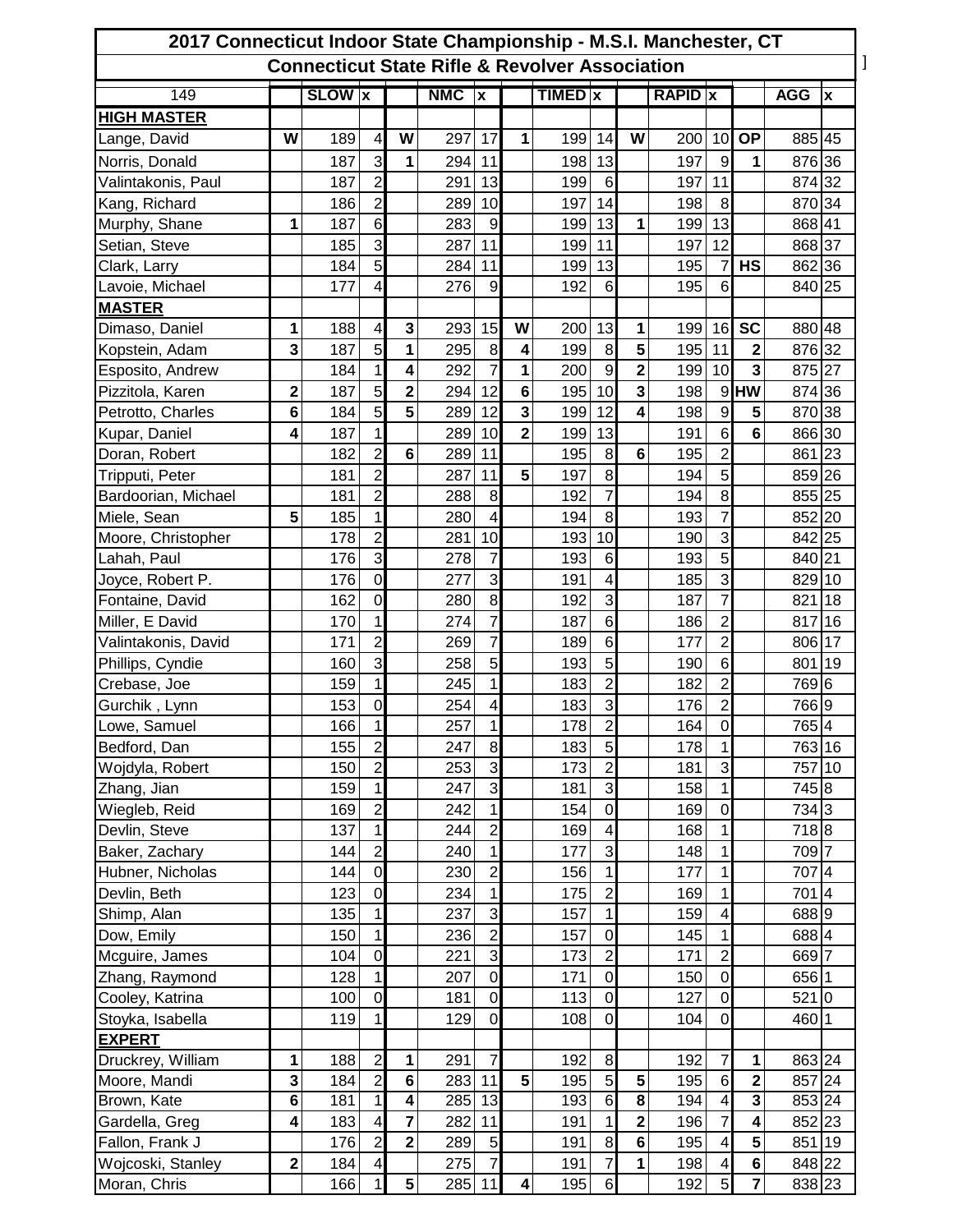| 2017 Connecticut Indoor State Championship - M.S.I. Manchester, CT |              |               |                         |                         |            |                         |                |                |                     |                         |                |                               |                |            |                           |
|--------------------------------------------------------------------|--------------|---------------|-------------------------|-------------------------|------------|-------------------------|----------------|----------------|---------------------|-------------------------|----------------|-------------------------------|----------------|------------|---------------------------|
| <b>Connecticut State Rifle &amp; Revolver Association</b>          |              |               |                         |                         |            |                         |                |                |                     |                         |                |                               |                |            |                           |
| 149                                                                |              | <b>SLOW x</b> |                         |                         | <b>NMC</b> | $\overline{\mathbf{x}}$ |                | <b>TIMED</b> x |                     |                         | <b>RAPID x</b> |                               |                | <b>AGG</b> | $\boldsymbol{\mathsf{x}}$ |
| Yurovskaya, Alla                                                   | 5            | 182           | 4                       |                         | 281        | 6                       | 1              | 197            | 9                   |                         | 178            | 1                             | 8              | 838 20     |                           |
| Gilberti, Michael                                                  |              | 179           | $\overline{2}$          |                         | 274        | 4                       |                | 190            | 4                   | 4                       | 195            | $\boldsymbol{9}$              |                | 838 19     |                           |
| Wasilnak, Frances                                                  |              | 169           | $\mathbf 0$             |                         | 282        | $\overline{5}$          | 3              | 195            | $6\phantom{1}$      |                         | 192            | $6\phantom{1}$                |                | 838 17     |                           |
| Monty, John                                                        |              | 168           | 1                       |                         | 278        | 5                       | 6              | 194            | $\overline{7}$      |                         | 193            | $\mathsf g$                   |                | 833 22     |                           |
| Hyatt, David                                                       | 8            | 180           | 3                       |                         | 269        | 4                       |                | 187            | $\overline{2}$      | 3                       | 196            | $\overline{4}$                |                | 832 13     |                           |
| Breen, Joseph                                                      |              | 180           | $\overline{2}$          |                         | 273        | 4                       |                | 186            | $\overline{2}$      |                         | 192            | 9                             |                | 831 17     |                           |
| Grant, Robert III                                                  |              | 176           | 1                       | 8                       | 282        | 8                       |                | 193            | $\overline{7}$      |                         | 179            | 1                             | <b>GS</b>      | 830 17     |                           |
| Williams, Brian                                                    |              | 177           | 2                       |                         | 275        | $\overline{7}$          |                | 189            | 6                   |                         | 187            | 4                             |                | 828 19     |                           |
| Mathis, Kevin                                                      |              | 175           | 1                       |                         | 278        | 8                       |                | 194            | 4                   |                         | 181            | 6                             |                | 828 19     |                           |
| Berman, Gary                                                       |              | 176           | 3                       |                         | 265        | $6\phantom{1}$          | 8              | 194            | 6                   |                         | 191            | 5                             |                | 826 20     |                           |
| Mauro, Michael                                                     |              | 173           | 1                       |                         | 271        | 4                       |                | 191            | $\overline{7}$      |                         | 190            | 1                             |                | 825 13     |                           |
| Olsen, Charles                                                     |              | 179           | 4                       |                         | 269        | $6\phantom{1}6$         |                | 191            | $\overline{c}$      |                         | 185            | 4                             |                | 824 16     |                           |
| Droesch, Robert                                                    |              | 172           | $\overline{2}$          | $\overline{\mathbf{3}}$ | 286        | 9                       | $\overline{7}$ | 194            | $6\phantom{1}$      |                         | 171            | 7                             |                | 823 24     |                           |
| Silvia, D Keith                                                    |              | 179           | $\mathbf 0$             |                         | 279        | $\overline{8}$          |                | 189            | $6\phantom{1}$      |                         | 174            | 5                             |                | 821 19     |                           |
| Bouchard, Gordon                                                   |              | 166           | 1                       |                         | 278        | $\overline{9}$          |                | 183            | $\overline{2}$      | $\overline{7}$          | 194            | $\overline{4}$                |                | 821 16     |                           |
| Jacovino, Edward                                                   |              | 166           | $\overline{2}$          |                         | 271        | $6\phantom{1}$          | $\overline{2}$ | 195            | $\boldsymbol{9}$    |                         | 188            | 5                             |                | 820 22     |                           |
| Power, Jeffrey Jr                                                  |              | 173           | $\overline{2}$          |                         | 276        | $\,6$                   |                | 187            | 1                   |                         | 184            | $\mathbf{1}$                  |                | 820 10     |                           |
| Mandel, Janice                                                     |              | 174           | 3                       |                         | 282        | 7                       |                | 173            | 3                   |                         | 190            | 6                             |                | 819 19     |                           |
| Holzinger, John                                                    |              | 180           | $\overline{2}$          |                         | 271        | 4                       |                | 184            | 5                   |                         | 183            | $\overline{2}$                |                | 818 13     |                           |
| Cavedon, David                                                     | 7            | 180           | 5                       |                         | 265        | 5                       |                | 191            | 6                   |                         | 180            | $\overline{2}$                |                | 816 18     |                           |
| Grace, William                                                     |              | 165           | 1                       |                         | 275        | $\,6$                   |                | 190            | 6                   |                         | 185            | 5                             |                | 815 18     |                           |
| Foss, Lawrence                                                     |              | 178           | 1                       |                         | 271        | 5                       |                | 185            | 3                   |                         | 178            | $\overline{2}$                |                | 812 11     |                           |
| Couture, Patrick                                                   |              | 174           | 1                       |                         | 263        | 4                       |                | 187            | 6                   |                         | 183            | 3                             |                | 807 14     |                           |
| Bates, Ted                                                         |              | 173           | $\overline{2}$          |                         | 274        | $\,6$                   |                | 189            | 3                   |                         | 171            | 1                             |                | 807        | 12                        |
| King, Robert                                                       |              | 159           | $\mathbf 0$             |                         | 282        | $\overline{7}$          |                | 180            | 5                   |                         | 182            | $\overline{2}$                |                | 803 14     |                           |
| Breton, Michael                                                    |              | 166           | $\overline{2}$          |                         | 263        | $\,6$                   |                | 188            | 5                   |                         | 185            | 3                             |                | 802 16     |                           |
| Joyce, Robert                                                      |              | 166           | $\mathbf 0$             |                         | 279        | 9                       |                | 178            | 1                   |                         | 178            | $\overline{2}$                |                | 801 12     |                           |
| Stewart, Daniel                                                    |              | 153           | $\mathbf 0$             |                         | 267        | 1                       |                | 190            | 3                   |                         | 190            | 6                             |                | 800 10     |                           |
| Jacques, Mike                                                      |              | 153           | $\mathbf 0$             |                         | 263        | 4                       |                | 189            | $\overline{5}$      |                         | 186            | $\overline{3}$                |                | 791 12     |                           |
| Mulcahey, Joe                                                      |              | 166           | $\overline{2}$          |                         | 254        | $\overline{2}$          |                | 180            | $\overline{3}$      |                         | 189            | $\overline{4}$                |                | 789 11     |                           |
| Rooney, William                                                    |              | 170           | $\mathbf{1}$            |                         | 267        | 4                       |                | 184            | $\overline{3}$      |                         | 161            | $\overline{2}$                |                | 782 10     |                           |
| Tabacinski, Mariann                                                |              | 155           | 1                       |                         | 252        | $\overline{2}$          |                | 180            | 3                   |                         | 162            | 5                             |                | 749 11     |                           |
|                                                                    |              | 148           | $\overline{0}$          |                         | 240        | $\mathbf{1}$            |                | 181            | $\overline{c}$      |                         | 178            | 5 <sup>1</sup>                |                | 747 8      |                           |
| Kyle, David                                                        |              | 148           | $\mathbf 0$             |                         | 252        | $\mathbf 0$             |                | 173            | 1                   |                         | 174            | $\overline{2}$                |                | 747 3      |                           |
| St. Pierre, Joseph                                                 |              |               | 1                       |                         | 212        | 1                       |                |                | $\overline{0}$      |                         | 153            | 1                             |                |            |                           |
| Gilberti, Joseph                                                   |              | 165           | $\mathbf 0$             |                         |            | $\mathbf{3}$            |                | 128            |                     |                         |                |                               |                | 658 3      |                           |
| Vollero, Cappy                                                     |              | 92            |                         |                         | 197        |                         |                | 118            | 1                   |                         | 154            | $\overline{2}$                |                | 561 6      |                           |
| <b>SHARPSHOOTER</b><br>Kwon, Samuel                                | 3            | 176           | $\overline{2}$          | $\overline{\mathbf{2}}$ | 282        | 5                       | 1              | 199            | 7                   | $\overline{\mathbf{1}}$ | 197            | 9                             | 1              | 854 23     |                           |
| Roy, Michael                                                       | $\mathbf{2}$ | 177           | 1                       | 1                       | 283        | $\overline{2}$          | $\mathbf 2$    | 195            | 5                   | $\bf 2$                 | 197            | 6                             | $\mathbf{2}$   | 852 14     |                           |
| Huntley, Lenny                                                     | 1            | 177           | $\overline{2}$          | 3                       | 279        | $\boldsymbol{9}$        | 5              | 193            | 8 <sup>1</sup>      | $\mathbf{3}$            | 195            | 5 <sub>l</sub>                | 3              | 844 24     |                           |
| Battista, Tom                                                      | 6            | 172           | 3                       | 5                       | 274        | $\mathbf{3}$            |                | 190            | $\overline{7}$      |                         | 188            | $\vert 4 \vert$               | 4              | 824 17     |                           |
| Barbetta, Philip                                                   | 5            | 172           | $\overline{3}$          |                         | 270        | $\,6$                   |                | 190            | 3                   |                         | 186            | 5                             | 5              | 818 17     |                           |
|                                                                    |              |               |                         |                         |            | $\mathbf{3}$            |                |                | 6                   |                         |                | 10 <sup>1</sup>               | $6\phantom{1}$ |            |                           |
| Gramelis, Michael                                                  |              | 167           | $\boldsymbol{0}$        |                         | 271        | $\overline{c}$          |                | 191            |                     | $\bf 6$                 | 188            |                               |                | 817 19     |                           |
| Wiesendanger, William                                              |              | 171           | $\overline{2}$<br>3     |                         | 269        | $\sigma$                |                | 186            | 4<br>$\overline{2}$ |                         | 191<br>187     | $\overline{\mathcal{A}}$<br>3 |                | 817 12     |                           |
| Checrallah, Joseph Jr.                                             |              | 169           |                         |                         | 265        |                         | 4              | 194            |                     |                         |                |                               |                | 815 14     |                           |
| Brown, Carl                                                        |              | 170           | 1                       | 4                       | 274        | 4                       |                | 185            | 4                   |                         | 186            | $\overline{\mathcal{A}}$      |                | 815 13     |                           |
| Leuba, John                                                        |              | 164           | $\mathbf{3}$            |                         | 270        | 8                       | 6              | 193            | 5                   |                         | 186            | 5 <sub>5</sub>                |                | 813 21     |                           |
| Lynch, David                                                       |              | 169           | $\overline{\mathbf{4}}$ |                         | 269        | $\overline{5}$          |                | 188            | $\,6$               |                         | 187            | 6                             |                | 813 21     |                           |
| Anderson, Bernice                                                  |              | 158           | $\mathbf 0$             | $6\phantom{a}$          | 273        | $\overline{6}$          |                | 185            | 3                   | $\overline{\mathbf{4}}$ | 191            | 5                             |                | 807 14     |                           |
| Sprowl, Donald                                                     |              | 158           | $\overline{2}$          |                         | 268        | $\overline{2}$          |                | 185            | $\overline{5}$      | $\overline{\mathbf{5}}$ | 191            | $\overline{\mathbf{4}}$       |                | 802 13     |                           |
| Eng, Yoketing                                                      |              | 163           | 1                       |                         | 270        | $\overline{7}$          |                | 190            | 6                   |                         | 177            | $\mathbf{1}$                  |                | 800 15     |                           |
| Thomas, Reginald                                                   |              | 162           | 3                       |                         | 267        | 5 <sup>1</sup>          |                | 184            | $\overline{3}$      |                         | 179            | $\overline{3}$                |                | 792 14     |                           |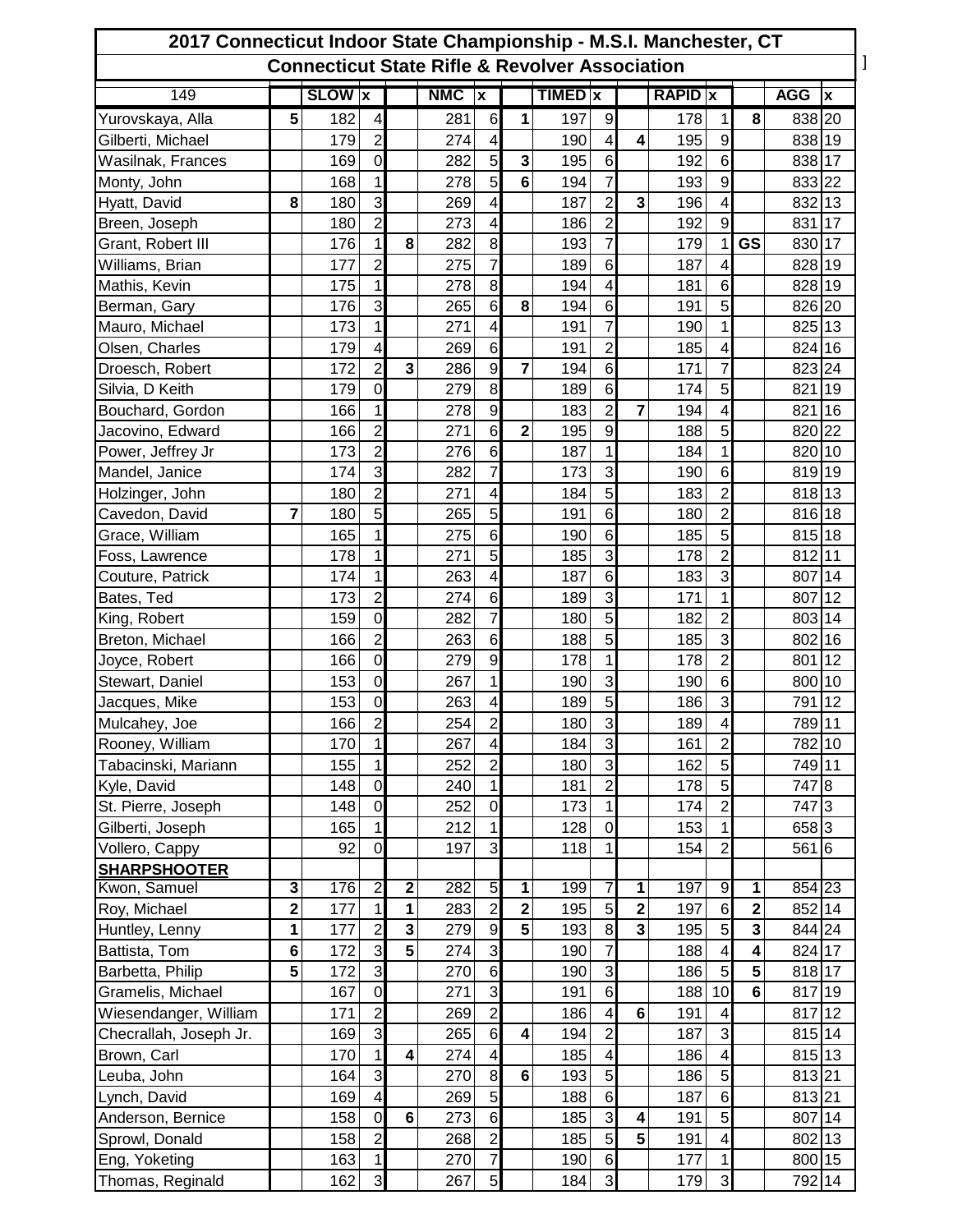| 2017 Connecticut Indoor State Championship - M.S.I. Manchester, CT<br><b>Connecticut State Rifle &amp; Revolver Association</b> |                |            |                  |                 |            |                         |   |            |                          |                         |            |                          |                         |                 |    |
|---------------------------------------------------------------------------------------------------------------------------------|----------------|------------|------------------|-----------------|------------|-------------------------|---|------------|--------------------------|-------------------------|------------|--------------------------|-------------------------|-----------------|----|
| 149<br><b>SLOW</b> X<br><b>AGG</b><br><b>NMC</b><br>TIMED x<br><b>RAPID</b> x<br>$\mathbf{x}$<br>ΙX                             |                |            |                  |                 |            |                         |   |            |                          |                         |            |                          |                         |                 |    |
|                                                                                                                                 |                |            | $\overline{2}$   |                 |            | $\overline{2}$          |   |            | 3                        |                         |            |                          |                         |                 |    |
| Wheeler, Stanley                                                                                                                |                | 170<br>163 | $\overline{2}$   |                 | 266<br>257 | $\mathbf 0$             |   | 185<br>180 | 3                        |                         | 169<br>188 | $\boldsymbol{0}$<br>5    |                         | 790 7<br>788 10 |    |
| Sweeney, lan<br>Lakas, Samuel                                                                                                   |                | 160        | 3                |                 | 248        | 1                       | 3 | 194        | $6\phantom{1}$           |                         | 185        | 3                        |                         | 787 13          |    |
| Hausler, Timothy                                                                                                                | 4              | 175        | $\overline{2}$   |                 | 255        | 1                       |   | 176        | 3                        |                         | 179        | $\overline{0}$           |                         | 785 6           |    |
| Wasilnak, Marc                                                                                                                  |                | 164        | $\mathbf 0$      |                 | 257        | 1                       |   | 178        | 4                        |                         | 184        | 3                        |                         | 783 8           |    |
| Dittrich, Dennis                                                                                                                |                | 150        | $\mathbf 0$      |                 | 260        | 6                       |   | 184        | $\overline{2}$           |                         | 187        | 4                        |                         | 781 12          |    |
| Urbonas, Michael                                                                                                                |                | 165        | $\mathbf 0$      |                 | 252        | 4                       |   | 190        | 5                        |                         | 170        | 5                        |                         | 777             | 14 |
| Ordway, Thomas                                                                                                                  |                | 169        | 1                |                 | 262        | 5                       |   | 179        | $\overline{2}$           |                         | 163        | $\mathbf{1}$             |                         | 7739            |    |
| Bergeron, Ryan                                                                                                                  |                | 155        | 4                |                 | 258        | 4                       |   | 179        | $\overline{3}$           |                         | 177        | 1                        |                         | 769 12          |    |
| Watson, Daniel                                                                                                                  |                | 156        | $\overline{2}$   |                 | 252        | $\mathbf 0$             |   | 175        | $\overline{2}$           |                         | 178        | 3                        |                         | 761 7           |    |
| Edgecomb, Robert                                                                                                                |                | 150        | 1                |                 | 256        | 1                       |   | 172        | 3                        |                         | 181        | 4                        |                         | 759 9           |    |
| Clendaniel, Scott                                                                                                               |                | 135        | $\overline{2}$   |                 | 260        | 4                       |   | 178        | $\overline{3}$           |                         | 184        | 3                        |                         | 757 12          |    |
| Montana, Michael                                                                                                                |                | 153        | 1                |                 | 252        | $\overline{2}$          |   | 175        | $\mathbf 0$              |                         | 173        | 1                        |                         | 7534            |    |
| Harold, Paul                                                                                                                    |                | 149        | 1                |                 | 256        | $\overline{c}$          |   | 167        | 1                        |                         | 162        | 1                        |                         | 734 5           |    |
| Hohenleitner, Ralph                                                                                                             |                | 144        | 1                |                 | 231        | $\mathbf 0$             |   | 168        | $\mathbf 0$              |                         | 173        | 1                        |                         | 716 2           |    |
| Mallick, Karl                                                                                                                   |                | 153        | $\overline{0}$   |                 | 219        | $\overline{1}$          |   | 157        | 1                        |                         | 155        | $\overline{0}$           |                         | 684 2           |    |
| <b>MARKSMAN</b>                                                                                                                 |                |            |                  |                 |            |                         |   |            |                          |                         |            |                          |                         |                 |    |
| Fish, Jennifer                                                                                                                  | 4              | 162        | $\mathbf 0$      | 1               | 268        | 1                       | 2 | 186        | 5                        | $\overline{\mathbf{2}}$ | 186        | 5                        | 1                       | 802 11          |    |
| Kalberer, Robert                                                                                                                | 1              | 181        | 1                |                 | 258        | 4                       | 6 | 183        | $\overline{2}$           |                         | 179        | 4                        | $\overline{\mathbf{2}}$ | 801 11          |    |
| Brayen, Cameron                                                                                                                 | 3              | 167        | $\overline{2}$   | 4               | 264        | 4                       | 1 | 188        | $\overline{\mathbf{4}}$  |                         | 177        | $\overline{0}$           | 3                       | 796 10          |    |
| Zlotnick, Richard                                                                                                               | $\overline{2}$ | 170        | $\overline{2}$   | $6\phantom{1}6$ | 262        | $\mathbf{3}$            | 4 | 186        | $\overline{c}$           |                         | 177        | $\overline{4}$           | 4                       | 795 11          |    |
| Krasnicki, Henry                                                                                                                |                | 155        | 1                | $\overline{2}$  | 265        | 3                       |   | 172        | 3                        | 1                       | 190        | $\overline{3}$           | 5                       | 782 10          |    |
| Kusma, Bill                                                                                                                     |                | 153        |                  |                 | 258        | 4                       | 3 | 186        | 4                        |                         | 176        | $\overline{3}$           | 6                       | 773 12          |    |
| Meyer, Roy                                                                                                                      | 5              | 160        | 1                | 5               | 262        | 4                       |   | 179        | $\mathbf 0$              |                         | 167        | $\mathbf 0$              |                         | 768 5           |    |
| Alberto, Jesse                                                                                                                  |                | 155        | $\mathbf 0$      |                 | 255        | 3                       |   | 175        | $\overline{2}$           | 5                       | 180        | $\overline{2}$           |                         | 765 7           |    |
| Crebase, Joan                                                                                                                   |                | 158        | $\overline{2}$   |                 | 246        | 1                       | 5 | 185        | 4                        |                         | 174        | 1                        |                         | 763 8           |    |
| Gregory, John                                                                                                                   |                | 158        | $\mathbf 0$      |                 | 257        | 3                       |   | 174        | 1                        |                         | 174        | $\mathbf{3}$             |                         | 763 7           |    |
| Donnelly, Hugh                                                                                                                  |                | 155        | $\mathbf 0$      | $\mathbf{3}$    | 265        | $\overline{2}$          |   | 168        | $\mathbf 0$              |                         | 171        | $\overline{2}$           |                         | 7594            |    |
| Lareau, Jeffrey                                                                                                                 | 6              | 158        | $\overline{2}$   |                 | 252        | $\boldsymbol{0}$        |   | 173        | 1                        |                         | 171        | $\overline{c}$           |                         | 754 5           |    |
| Dilalla, Gary                                                                                                                   |                | 152        | $\overline{0}$   |                 | 251        | 4                       |   | 164        | $\overline{\phantom{0}}$ | $\overline{\mathbf{3}}$ | 185        | $\overline{\mathcal{L}}$ |                         | 752 9           |    |
| Fagerquist, Eric                                                                                                                |                | 136        | $\mathbf 0$      |                 | 257        | 3                       |   | 180        | 1                        |                         | 173        | $\overline{0}$           |                         | 746 4           |    |
| Binette, Cody                                                                                                                   |                | 120        | $\boldsymbol{0}$ |                 | 255        | 4                       |   | 180        | 3                        | 4                       | 184        | 5                        |                         | 739 12          |    |
| Barnes, Stanley                                                                                                                 |                | 152        | $\overline{2}$   |                 | 227        | $\mathbf 1$             |   | 178        | 4                        | $6\phantom{1}$          | 180        | $\mathbf{1}$             |                         | 737 8           |    |
| Holmquist, Eric                                                                                                                 |                | 142        | 1                |                 | 254        | 3                       |   | 161        | 1                        |                         | 176        | 1                        |                         | 733 6           |    |
| Keating White, Sharon                                                                                                           |                | 129        | $\boldsymbol{0}$ |                 | 246        | $\overline{2}$          |   | 182        | 3                        |                         | 174        | 3                        |                         | 7318            |    |
| D'Aleo, Joseph                                                                                                                  |                | 142        | $\mathbf 0$      |                 | 250        | $\overline{2}$          |   | 170        | $\mathbf 0$              |                         | 168        | 3                        |                         | 730 5           |    |
| Greene, Rob                                                                                                                     |                | 139        | $\mathbf 0$      |                 | 249        | $\overline{\mathbf{4}}$ |   | 167        | $\overline{2}$           |                         | 162        | $\mathbf{1}$             |                         | $717$ 7         |    |
| Bessette, Arthur                                                                                                                |                | 128        | $\overline{0}$   |                 | 239        | $\overline{2}$          |   | 174        | $\overline{2}$           |                         | 174        | $\overline{2}$           |                         | 715 6           |    |
| Casanova, Beth                                                                                                                  |                | 128        | $\boldsymbol{0}$ |                 | 231        | $\mathbf 0$             |   | 177        | $\overline{2}$           |                         | 177        | 1                        |                         | 713 3           |    |
| Ellis, John                                                                                                                     |                | 128        | $\mathbf 0$      |                 | 231        | 3                       |   | 177        | $\mathbf 0$              |                         | 168        | $\overline{2}$           |                         | 704 5           |    |
| Thompson, Kevin                                                                                                                 |                | 140        | 1                |                 | 217        | $\mathbf 0$             |   | 178        | 1                        |                         | 167        | $\overline{2}$           |                         | 7024            |    |
| Greene, Andrea                                                                                                                  |                | 136        | $\mathbf{1}$     |                 | 213        | $\mathbf 0$             |   | 164        | $\mathbf{1}$             |                         | 171        | $\overline{\mathbf{4}}$  |                         | 684 6           |    |
| Overbaugh, Philip                                                                                                               |                | 109        | $\boldsymbol{0}$ |                 | 250        | $\overline{c}$          |   | 155        | $\boldsymbol{2}$         |                         | 167        | $\mathbf{1}$             |                         | 6815            |    |
| Santos, Philip                                                                                                                  |                | 122        | 1                |                 | 212        | $\overline{3}$          |   | 166        | $\overline{2}$           |                         | 170        | $\mathbf 0$              |                         | 670 6           |    |
| Tani, Peter                                                                                                                     |                | 125        | $\mathbf{1}$     |                 | 225        | $\mathbf 0$             |   | 160        | $\overline{c}$           |                         | 158        | $\overline{2}$           |                         | 668 5           |    |
| Sabree, Mansoor                                                                                                                 |                | 136        | $\mathbf 0$      |                 | 200        | $\overline{c}$          |   | 170        | 1                        |                         | 139        | $\mathbf{1}$             |                         | 645 4           |    |
| Jones, David                                                                                                                    |                | 90         | $\pmb{0}$        |                 | 214        | 3                       |   | 157        | $\pmb{0}$                |                         | 143        | $\overline{0}$           |                         | 604 3           |    |
| Juhas, Barbara                                                                                                                  |                | 99         | $\mathbf 0$      |                 | 202        | $\mathbf 1$             |   | 154        | $\boldsymbol{0}$         |                         | 143        | 1                        |                         | 598 2           |    |
| Carden, George                                                                                                                  |                | 94         | $\pmb{0}$        |                 | 204        | 1                       |   | 146        | $\pmb{0}$                |                         | 148        | $\mathbf 0$              |                         | 592 1           |    |
| Cappiello, Arnona                                                                                                               |                | 95         | $\mathbf 0$      |                 | 198        | $\mathbf 0$             |   | 144        | $\overline{0}$           |                         | 149        | $\overline{2}$           |                         | 586 2           |    |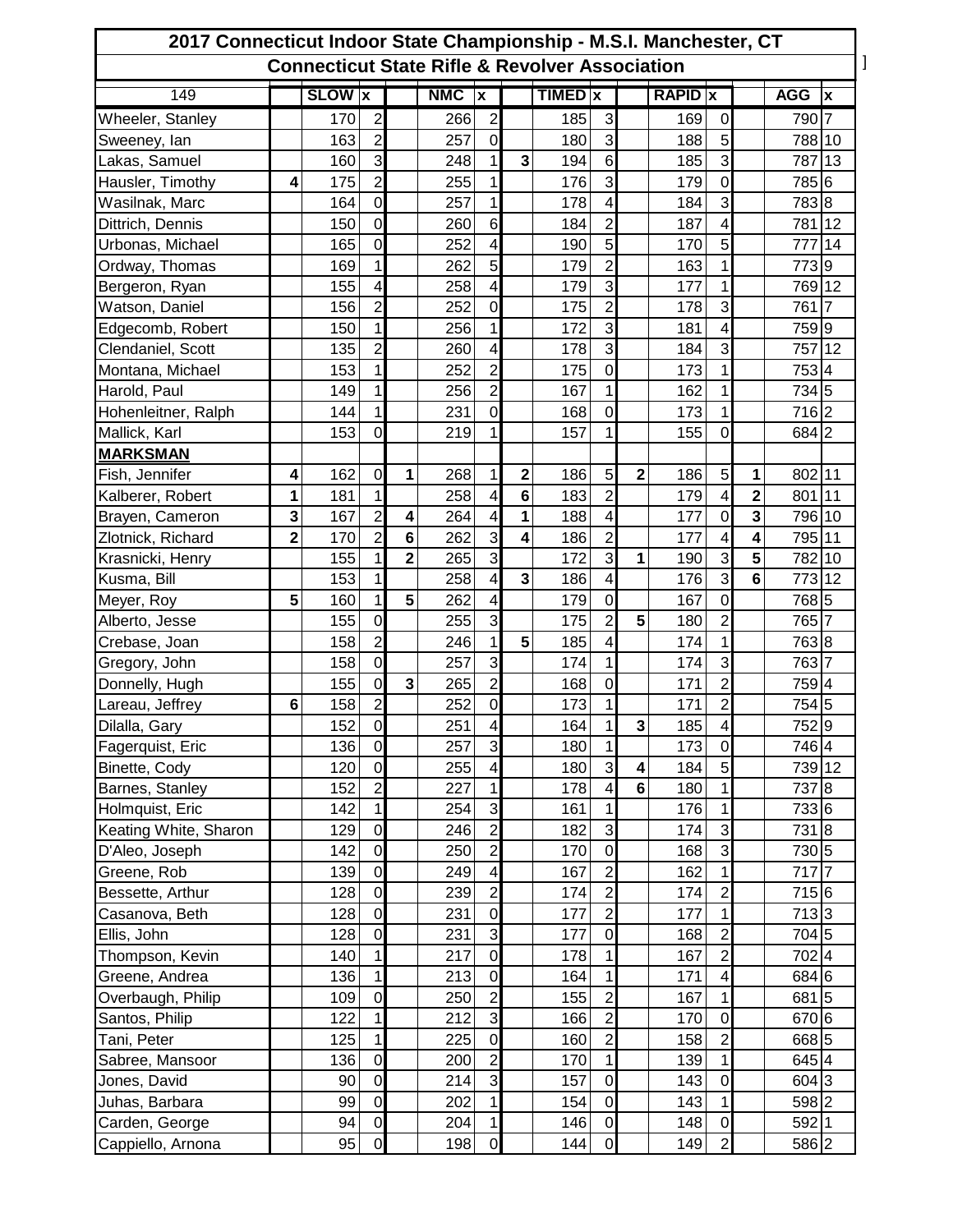|                       |              | 2017 Connecticut Indoor State Championship Team Results |                                    |                |                 |                           |                       |                                  |                               |                      |                  |                         |
|-----------------------|--------------|---------------------------------------------------------|------------------------------------|----------------|-----------------|---------------------------|-----------------------|----------------------------------|-------------------------------|----------------------|------------------|-------------------------|
|                       |              |                                                         | February 11 & 12, 2017             |                |                 |                           |                       |                                  |                               |                      |                  |                         |
| <b>Class</b>          | <b>Place</b> | <b>Team Name</b>                                        | Name                               | <b>Class</b>   | <b>SF</b>       | $\boldsymbol{\mathsf{X}}$ | <b>TF</b>             | X                                | <b>RF</b>                     | $\pmb{\mathsf{x}}$   | <b>AGG</b>       | <b>AGGx</b>             |
| <b>High Mstr/Mstr</b> | W            | <b>BMF</b>                                              |                                    |                |                 |                           |                       |                                  |                               |                      | 1166             | 40                      |
|                       |              |                                                         | Lange, David                       | 6              | 98              | 4                         | 99                    | 4                                | 100                           | 6                    | 297              | 14                      |
|                       |              |                                                         | Murphy, Shane                      | 6              | 97              | 2                         | 97                    | $\overline{2}$                   | 99                            | 3                    | 293              | 7                       |
|                       |              |                                                         | Kang, Richard                      | 6              | $\overline{97}$ | 1                         | 99<br>$\overline{97}$ | $\overline{5}$                   | 95                            | 7                    | 291              | $\overline{13}$         |
|                       |              |                                                         | Kopstein, Adam                     | 5              | 92              | 2                         |                       | 3                                | 96                            |                      | 285              | $\overline{6}$          |
|                       |              | <b>MSI Gold</b>                                         | Dimaso, Daniel                     | HM             | 96              | 4                         | 99                    | 8                                | 100                           | 9                    | 1147<br>295      | $\overline{55}$<br>21   |
|                       |              |                                                         | Valintakonis, Paul                 | 6              | 90              | 1                         | 99                    | 4                                | 100                           | 9                    | 289              | 14                      |
|                       |              |                                                         | Clark, Larry                       | 6              | 92              | 3                         | 99                    | 6                                | 97                            | 4                    | 288              | 13                      |
|                       |              |                                                         | Miller, E David                    | 5              | 85              | 2                         | 95                    | 4                                | 95                            | 1                    | 275              | $\overline{7}$          |
|                       |              | <b>ATS</b>                                              |                                    |                |                 |                           |                       |                                  |                               |                      | 1145             | 42                      |
|                       |              |                                                         | Norris, Donald                     | 6              | 96              | 4                         | 100                   | 6                                | 97                            | 6                    | 293              | 16                      |
|                       |              |                                                         | Doran, Robert                      | 5              | 93              | 2                         | 98                    | 6                                | 98                            | 3                    | 289              | $\overline{11}$         |
|                       |              |                                                         | Miele, Sean                        | EX             | 94              |                           | 100                   | 7                                | 94                            | 3                    | 288              | 11                      |
|                       |              |                                                         | Cherallah, Joseph Jr               | 5              | $\overline{90}$ | 0                         | 93                    | 2                                | 92                            | 2                    | 275              | $\overline{4}$          |
|                       |              | <b>Murphy's Merauders</b>                               |                                    |                |                 |                           |                       |                                  |                               |                      | 546              | 13                      |
|                       |              |                                                         | Gilberti, Michael                  | 4              | 80              | 1                         | 96                    | 2                                | $\overline{97}$               | 3                    | 273              | $\overline{6}$          |
|                       |              |                                                         | Stewart, Daniel                    | 4              | 87              | 2                         | 89                    | $\overline{2}$                   | 97                            | 3                    | $\overline{273}$ | $\overline{7}$          |
|                       |              |                                                         | Savino, Frank<br>Murphy, Thomas II | 5<br>5         | D<br>D          | N<br>N                    | IF<br>IF              | $\mathbf 0$<br>0                 | $\mathbf 0$<br>$\overline{0}$ | $\Omega$<br>$\Omega$ | 0<br>0           | 0<br>0                  |
| <b>Expert</b>         |              |                                                         |                                    |                |                 |                           |                       |                                  |                               |                      |                  |                         |
|                       |              | 1st Colt 45                                             |                                    |                |                 |                           |                       |                                  |                               |                      | 1132             | 24                      |
|                       |              |                                                         | Moore, Christopher                 | 5              | 93              | $\mathbf{1}$              | 98                    | دن                               | 100                           | 6                    | 291              | 10                      |
|                       |              |                                                         | Moore, Mandi<br>Roy, Michael       | 4<br>3         | 94<br>90        | $\mathbf 0$<br>1          | 96<br>95              | 5<br>$\mathbf{1}$                | 98<br>97                      | 3<br>3               | 288<br>282       | 8<br>5                  |
|                       |              |                                                         | Wojcoski, Stanley                  | 4              | 83              | $\Omega$                  | 95                    | 1                                | 93                            | 0                    | 271              | 1                       |
|                       |              | <b>Frannie's Angels</b>                                 |                                    |                |                 |                           |                       |                                  |                               |                      | 1129             | 38                      |
|                       |              |                                                         | Pizzitola, Karen                   | 5              | 93              | 2                         | 99                    | $\overline{5}$                   | 98                            | 4                    | 290              | 11                      |
|                       |              |                                                         | Wasilnak, Frances                  | 4              | 92              | 2                         | 97                    | $\,6$                            | 95                            | 3                    | 284              | 11                      |
|                       |              |                                                         | Mandel, Janice                     | 4              | 86              | 2                         | 94                    | 2                                | 100                           | 5                    | 280              | 9                       |
|                       |              |                                                         | Yurovskaya, Alla                   | 4              | 89              | 2                         | 95                    | 2                                | 91                            | 3                    | 275              | 7                       |
|                       |              | <b>Capitol City Bullseye Bandits</b>                    |                                    |                |                 |                           |                       |                                  |                               |                      | 1116             | 19                      |
|                       |              |                                                         | Tripputi, Peter                    | 5              | 92              |                           | 98                    | 4                                | 98                            | 3                    | 288              | $\overline{8}$          |
|                       |              |                                                         | Bardoorian, Michael                | 5              | 85              | $\overline{0}$            | 100                   | $\overline{4}$                   | 97                            | <sub>2</sub>         | 282              | 6                       |
|                       |              |                                                         | Lynch, David                       | 3              | 89              | 3                         | 91                    | $\overline{0}$                   | 94                            | $\overline{0}$       | 274              | 3                       |
|                       |              |                                                         | Battista, Tom                      | 3              | 87              | $\overline{0}$            | 94                    | $\overline{2}$                   | 91                            | $\overline{0}$       | 272              | $\overline{2}$          |
|                       |              | <b>Pachaug Gold</b>                                     |                                    |                |                 |                           |                       |                                  |                               |                      | 1102             | 22                      |
|                       |              |                                                         | Brown, Kate                        | 4              | 92              | $\overline{0}$            | 98                    | 3                                | 95                            | 1                    | 285              | $\overline{4}$          |
|                       |              |                                                         | Gardella, Greg<br>Mauro, Michael   | 4<br>4         | 92<br>88        | $\mathbf{1}$              | 97<br>95              | $\overline{4}$<br>$\overline{2}$ | 96<br>99                      | دى<br>$\overline{2}$ | 285<br>282       | 8<br>5                  |
|                       |              |                                                         | Brown, Carl                        | 3              | 79              | 11<br>11                  | 85                    | $\overline{2}$                   | 86                            | $\overline{2}$       | 250              | 5                       |
|                       |              | <b>NRC</b>                                              |                                    |                |                 |                           |                       |                                  |                               |                      | 1095             | $\overline{28}$         |
|                       |              |                                                         | Joyce, Robert P.                   | 5              | 88              | 1                         | 92                    | $\mathbf{3}$                     | 98                            | 7                    | 278              | 11                      |
|                       |              |                                                         | Jacques, Mike                      | 4              | 86              | 1                         | 94                    | $\overline{2}$                   | 94                            | 5                    | 274              | $\overline{8}$          |
|                       |              |                                                         | Sprowl, Donald                     | 3              | 87              | $\overline{0}$            | 91                    | $\overline{\phantom{a}}$         | 95                            | 5                    | 273              | $\overline{6}$          |
|                       |              |                                                         | Lakas, Samuel                      | 3              | 82              | 1                         | 96                    | $\overline{2}$                   | 92                            | $\overline{0}$       | 270              | $\overline{3}$          |
|                       |              | <b>West Hartford Police</b>                             |                                    |                |                 |                           |                       |                                  |                               |                      | 1092             | 26                      |
|                       |              |                                                         | Fallon, Frank J                    | $\overline{4}$ | 92              | دی                        | 97                    | $\blacktriangle$                 | 96                            | 5                    | 285              | $\overline{12}$         |
|                       |              |                                                         | Jacovino, Edward                   | 4              | 89              | $\overline{0}$            | 93                    | <sub>N</sub>                     | 96                            | 5                    | 278              | $\overline{7}$          |
|                       |              |                                                         | Cavedon, David                     | 4              | 85              | 1                         | 90                    | $\mathbf{1}$                     | 96                            | 1                    | 271              | $\overline{\mathbf{3}}$ |
|                       |              |                                                         | Bedford, Dan                       | 5              | 77              | $\overline{0}$            | 87                    | 1                                | 94                            | 3                    | 258              | $\overline{4}$          |
|                       |              | <b>Braxtom Boys</b>                                     |                                    |                |                 |                           |                       |                                  |                               |                      | 1065             | 16                      |
|                       |              |                                                         | Moran, Chris                       | 4              | 86              | $\overline{2}$            | 97                    | $\mathbf{3}$                     | 99                            | $\boldsymbol{2}$     | 282              | $\overline{7}$          |
|                       |              |                                                         | Ordway, Thomas                     | 3              | 85              | $\overline{0}$            | 93                    | $\mathbf{1}$                     | 91                            | $\overline{2}$       | 269              | 3                       |
|                       |              |                                                         | Joyce, Robert                      | $\overline{4}$ | 85              | $\vert$ 1                 | 90                    | $\overline{0}$                   | 85                            | $\overline{2}$       | 260              | 3                       |
|                       |              |                                                         | Montana, Michael                   | 3              | 66              | $\overline{0}$            | 91                    | $\overline{0}$                   | 97                            | $\overline{3}$       | 254              | 3                       |